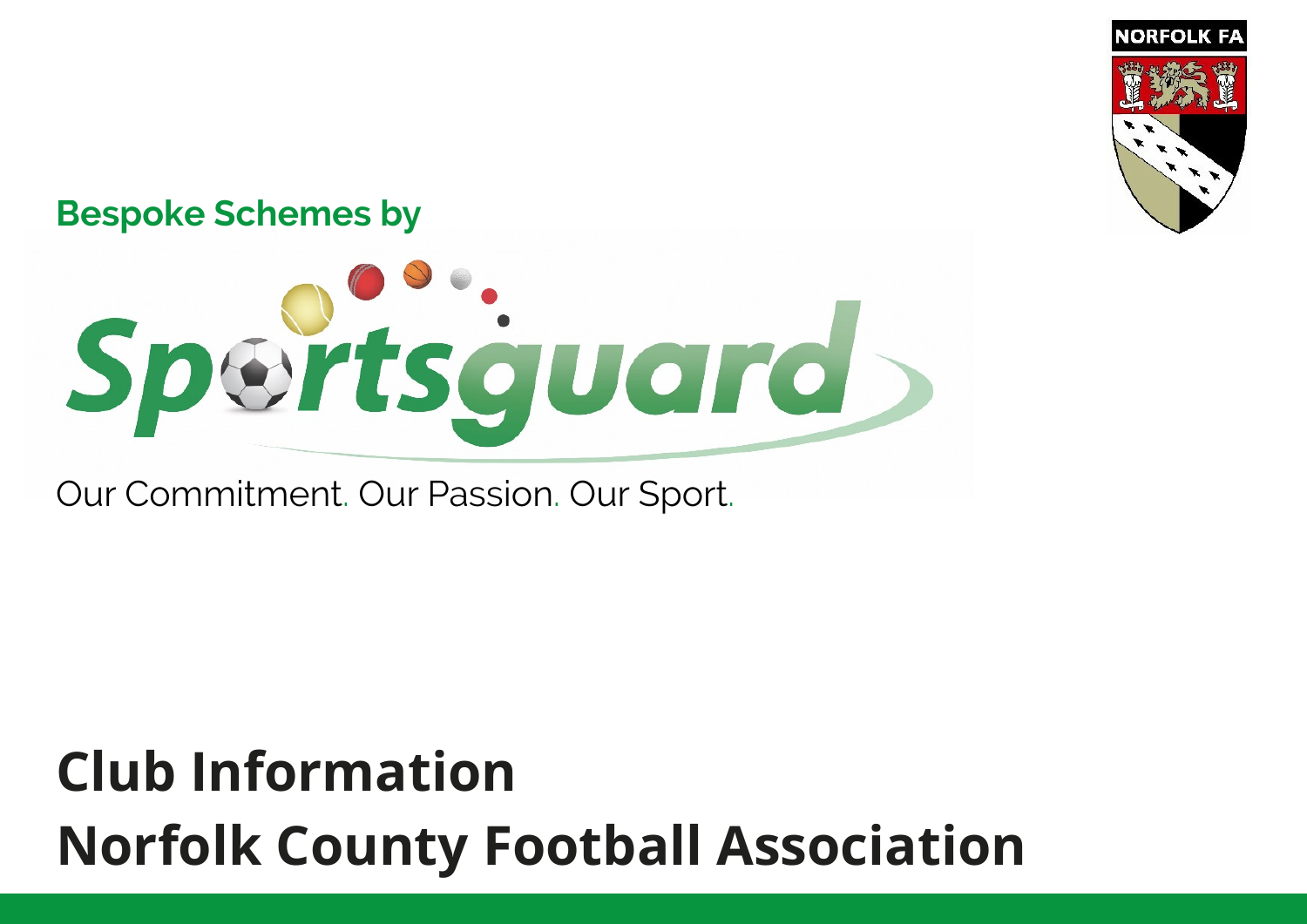## **PERSONAL ACCIDENT.**



|                         |                                                                                    | <b>Adult Cover - Bronze</b>                                        |
|-------------------------|------------------------------------------------------------------------------------|--------------------------------------------------------------------|
|                         | All premiums Include £4.25 administration fee and 12% Insurance Premium Tax        | £49.50 per team                                                    |
| No.                     | <b>Benefit</b>                                                                     | <b>Sum Insured</b>                                                 |
| $\mathbf{1}$            | <b>Temporary Total Disablement (TTD)</b> - Employed                                | £30 per week<br>Benefit Period: 104 weeks - Excess Period: 14 days |
| $\overline{\mathbf{2}}$ | <b>Temporary Total Disablement (TTD)</b> - Unemployed / Students                   | £15 per week<br>Benefit Period: 26 weeks - Excess Period: 14 days  |
| 3                       | Life Insurance - death by natural causes                                           | £10,000                                                            |
| $\boldsymbol{4}$        | <b>Accidental Death</b>                                                            | £20,000                                                            |
| 5                       | Funeral Expenses - in the event of an Accidental Death claim                       | up to $£1,000$                                                     |
| 6                       | Permanent Disability - Including Permanent Total Disability                        | up to £40,000                                                      |
| $\overline{7}$          | Tetraplegia / Quadriplegia                                                         | £40,000                                                            |
| 8                       | Triplegia / Paraplegia                                                             | £20,000                                                            |
| 9                       | <b>Disability Assistance Expenses</b>                                              | up to £5,000                                                       |
| 10                      | Permanent Loss of sight, limbs, speech, organ                                      | £20,000                                                            |
| 11                      | <b>Permanent Loss of hearing</b>                                                   | Both Ears: £20,000 - One Ear: £8,000                               |
| 12                      | Concussion                                                                         | £2,500                                                             |
| 13                      | Snapped / Ruptured Achillies Tendon, Anterior Cruciate Ligament                    | £250                                                               |
| 14                      | Childcare Expenses - in the event of a valid claim under item 4, 6, 7, 8, 10 or 11 | £400 per month                                                     |
| 15                      | Chauffeur Expenses - in the event of a valid claim under item 4, 6, 7, 8, 10 or 11 | £400 per month                                                     |
| 16                      | <b>Additional Travel Expenses</b>                                                  | £25 per week - Benefit Period: 4 weeks                             |
| 17                      | <b>Emergency Medical Expenses</b>                                                  | up to £500                                                         |
| 18                      | Broken Bone - Arms, Legs, Collarbone, Cheekbone or Jaw                             | £200                                                               |
| 19                      | Broken Bone - Hands, Fingers, Feet or Toes                                         | £50                                                                |
| 20                      | <b>Broken Bone - Ribs</b>                                                          | £50                                                                |
| 21                      | Broken Bone - Hip                                                                  | £150                                                               |
| 22                      | Broken / Damaged Sports Glasses - prescription glasses only                        | up to $£50$                                                        |
| 23                      | <b>Dislocation</b> - Hip, Knee, Shoulder or Elbow                                  | £200                                                               |
| 24                      | <b>Facial &amp; Bodily Scarring</b>                                                | up to $£250$                                                       |
| 25                      | <b>Hospital Benefit</b>                                                            | £25 per night - Benefit Period: 30 nights                          |
| 26                      | Damage to clothing by a medical practitioner                                       | up to £50                                                          |
| 27                      | <b>Coma Benefit</b>                                                                | £25 per day - Benefit Period: 365 days                             |
| 28                      | <b>Legal Advice or Counselling</b>                                                 | Covered                                                            |
| 29                      | Physiotherapy - 50% of costs for up to 6 sessions                                  | up to £40 per session                                              |
| 30                      | Student Tutorial Benefit - for up to 26 weeks                                      | up to £35 per week - Excess Period: 7 days                         |
| 31                      | <b>Workplace Retraining Expenses</b>                                               | up to £2,500                                                       |
| 32                      | <b>Academic Examination Re-take</b>                                                | up to £2,500                                                       |
| 33                      | <b>Medical Certification Expenses</b>                                              | up to £50                                                          |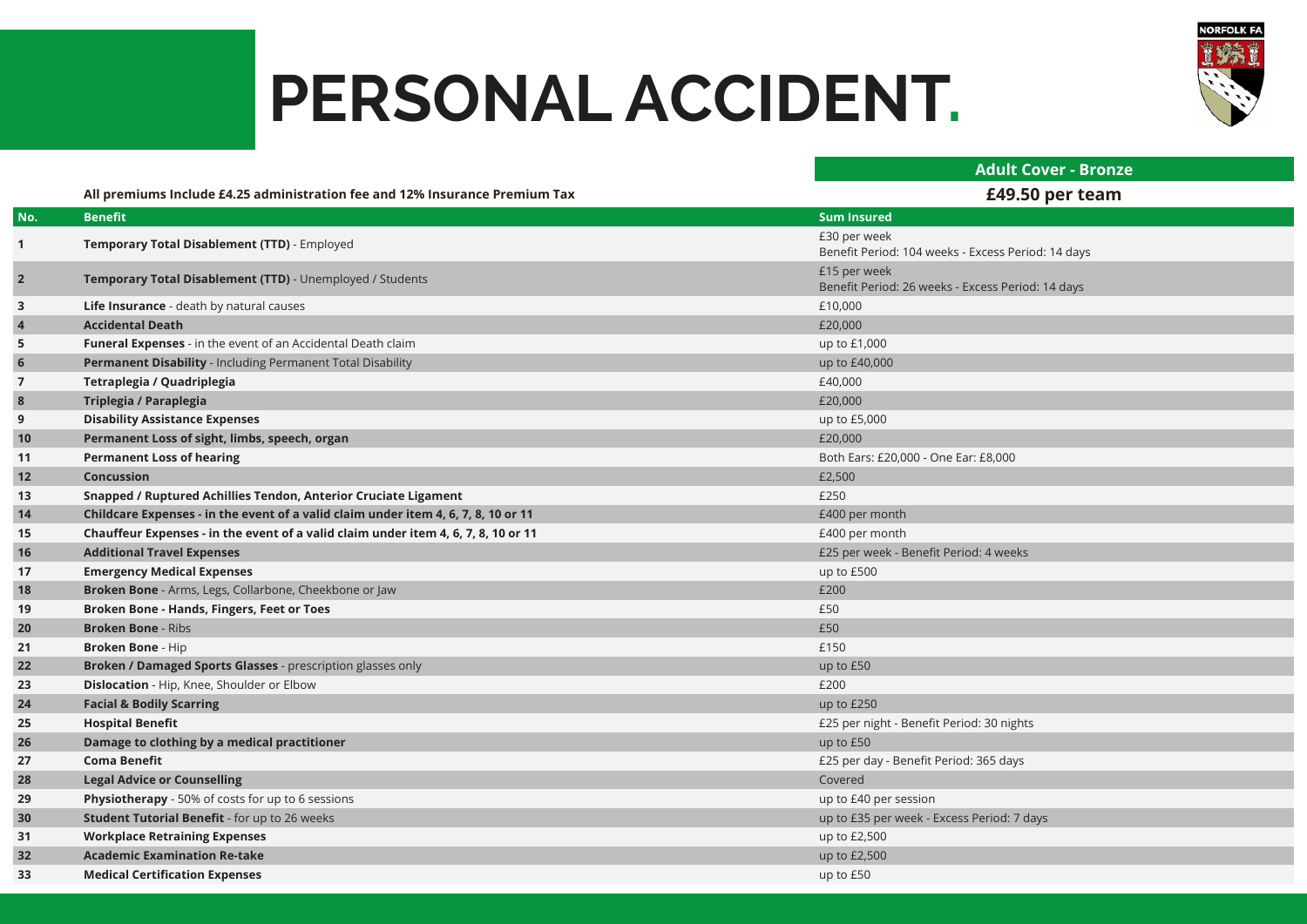## **PERSONAL ACCIDENT.**



|                |                                                                                    | <b>Adult Cover - Silver</b>                                        |
|----------------|------------------------------------------------------------------------------------|--------------------------------------------------------------------|
|                | All premiums Include £4.25 administration fee and 12% Insurance Premium Tax        | £74 per team                                                       |
| No.            | <b>Benefit</b>                                                                     | <b>Sum Insured</b>                                                 |
| $\mathbf{1}$   | Temporary Total Disablement (TTD) - Employed                                       | £50 per week<br>Benefit Period: 104 weeks - Excess Period: 14 days |
| $\overline{2}$ | Temporary Total Disablement (TTD) - Unemployed / Students                          | £20 per week<br>Benefit Period: 26 weeks - Excess Period: 14 days  |
| 3              | Life Insurance - death by natural causes                                           | £10,000                                                            |
| $\overline{4}$ | <b>Accidental Death</b>                                                            | £20,000                                                            |
| 5              | Funeral Expenses - in the event of an Accidental Death claim                       | up to £1,000                                                       |
| 6              | Permanent Disability - Including Permanent Total Disability                        | up to £40,000                                                      |
| $\overline{7}$ | Tetraplegia / Quadriplegia                                                         | £40,000                                                            |
| 8              | Triplegia / Paraplegia                                                             | £20,000                                                            |
| 9              | <b>Disability Assistance Expenses</b>                                              | up to £5,000                                                       |
| 10             | Permanent Loss of sight, limbs, speech, organ                                      | £20,000                                                            |
| 11             | <b>Permanent Loss of hearing</b>                                                   | Both Ears: £20,000 - One Ear: £8,000                               |
| 12             | Concussion                                                                         | £2,500                                                             |
| 13             | Snapped / Ruptured Achillies Tendon, Anterior Cruciate Ligament                    | £250                                                               |
| 14             | Childcare Expenses - in the event of a valid claim under item 4, 6, 7, 8, 10 or 11 | £400 per month                                                     |
| 15             | Chauffeur Expenses - in the event of a valid claim under item 4, 6, 7, 8, 10 or 11 | £400 per month                                                     |
| 16             | <b>Additional Travel Expenses</b>                                                  | £25 per week - Benefit Period: 4 weeks                             |
| 17             | <b>Emergency Medical Expenses</b>                                                  | up to £500                                                         |
| 18             | Broken Bone - Arms, Legs, Collarbone, Cheekbone or Jaw                             | £200                                                               |
| 19             | Broken Bone - Hands, Fingers, Feet or Toes                                         | £50                                                                |
| 20             | <b>Broken Bone - Ribs</b>                                                          | £50                                                                |
| 21             | <b>Broken Bone - Hip</b>                                                           | £150                                                               |
| 22             | Broken / Damaged Sports Glasses - prescription glasses only                        | up to $£50$                                                        |
| 23             | Dislocation - Hip, Knee, Shoulder or Elbow                                         | £200                                                               |
| 24             | <b>Facial &amp; Bodily Scarring</b>                                                | up to $£250$                                                       |
| 25             | <b>Hospital Benefit</b>                                                            | £25 per night - Benefit Period: 30 nights                          |
| 26             | Damage to clothing by a medical practitioner                                       | up to £50                                                          |
| 27             | <b>Coma Benefit</b>                                                                | £25 per day - Benefit Period: 365 days                             |
| 28             | <b>Legal Advice or Counselling</b>                                                 | Covered                                                            |
| 29             | <b>Physiotherapy</b> - 50% of costs for up to 6 sessions                           | up to £40 per session                                              |
| 30             | <b>Student Tutorial Benefit</b> - for up to 26 weeks                               | up to £35 per week - Excess Period: 7 days                         |
| 31             | <b>Workplace Retraining Expenses</b>                                               | up to £2,500                                                       |
| 32             | <b>Academic Examination Re-take</b>                                                | up to £2,500                                                       |
| 33             | <b>Medical Certification Expenses</b>                                              | up to £50                                                          |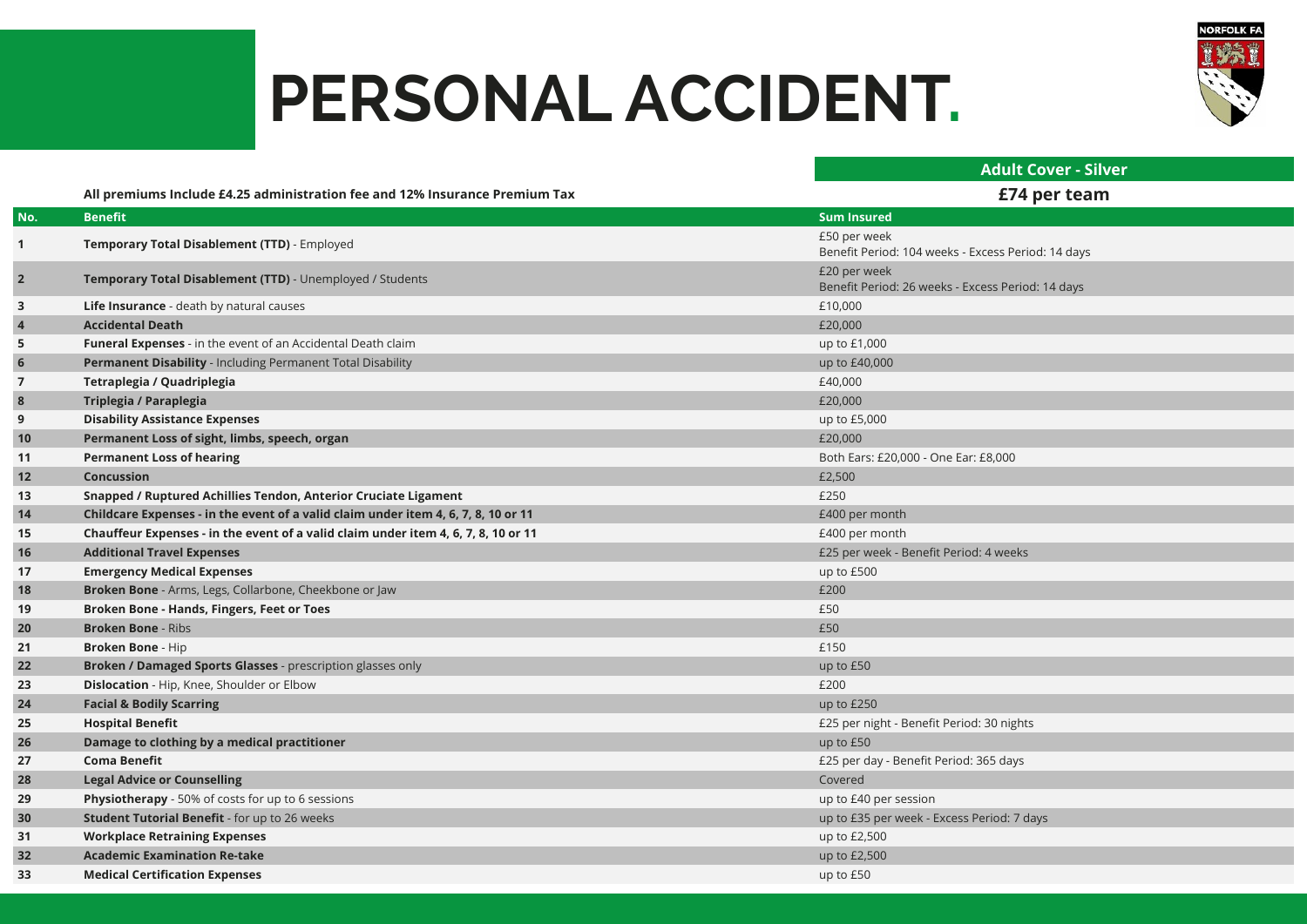## **PERSONAL ACCIDENT.**



|                |                                                                                    | <b>Adult Cover - Gold</b>                                           |
|----------------|------------------------------------------------------------------------------------|---------------------------------------------------------------------|
|                | All premiums Include £4.25 administration fee and 12% Insurance Premium Tax        | £125 per team                                                       |
| No.            | <b>Benefit</b>                                                                     | <b>Sum Insured</b>                                                  |
| $\mathbf{1}$   | Temporary Total Disablement (TTD) - Employed                                       | £100 per week<br>Benefit Period: 104 weeks - Excess Period: 14 days |
| $\overline{2}$ | Temporary Total Disablement (TTD) - Unemployed / Students                          | £20 per week<br>Benefit Period: 26 weeks - Excess Period: 14 days   |
| 3              | Life Insurance - death by natural causes                                           | £10,000                                                             |
| $\overline{4}$ | <b>Accidental Death</b>                                                            | £20,000                                                             |
| 5              | Funeral Expenses - in the event of an Accidental Death claim                       | up to £1,000                                                        |
| 6              | Permanent Disability - Including Permanent Total Disability                        | up to £40,000                                                       |
| $\overline{7}$ | Tetraplegia / Quadriplegia                                                         | £40,000                                                             |
| 8              | Triplegia / Paraplegia                                                             | £20,000                                                             |
| 9              | <b>Disability Assistance Expenses</b>                                              | up to £5,000                                                        |
| 10             | Permanent Loss of sight, limbs, speech, organ                                      | £20,000                                                             |
| 11             | <b>Permanent Loss of hearing</b>                                                   | Both Ears: £20,000 - One Ear: £8,000                                |
| 12             | Concussion                                                                         | £2,500                                                              |
| 13             | Snapped / Ruptured Achillies Tendon, Anterior Cruciate Ligament                    | £250                                                                |
| 14             | Childcare Expenses - in the event of a valid claim under item 4, 6, 7, 8, 10 or 11 | £400 per month                                                      |
| 15             | Chauffeur Expenses - in the event of a valid claim under item 4, 6, 7, 8, 10 or 11 | £400 per month                                                      |
| 16             | <b>Additional Travel Expenses</b>                                                  | £25 per week - Benefit Period: 4 weeks                              |
| 17             | <b>Emergency Medical Expenses</b>                                                  | up to £500                                                          |
| 18             | Broken Bone - Arms, Legs, Collarbone, Cheekbone or Jaw                             | £200                                                                |
| 19             | Broken Bone - Hands, Fingers, Feet or Toes                                         | £50                                                                 |
| 20             | <b>Broken Bone - Ribs</b>                                                          | £50                                                                 |
| 21             | <b>Broken Bone - Hip</b>                                                           | £150                                                                |
| 22             | <b>Broken / Damaged Sports Glasses</b> - prescription glasses only                 | up to £50                                                           |
| 23             | <b>Dislocation</b> - Hip, Knee, Shoulder or Elbow                                  | £200                                                                |
| 24             | <b>Facial &amp; Bodily Scarring</b>                                                | up to £250                                                          |
| 25             | <b>Hospital Benefit</b>                                                            | £25 per night - Benefit Period: 30 nights                           |
| 26             | Damage to clothing by a medical practitioner                                       | up to £50                                                           |
| 27             | <b>Coma Benefit</b>                                                                | £25 per day - Benefit Period: 365 days                              |
| 28             | <b>Legal Advice or Counselling</b>                                                 | Covered                                                             |
| 29             | <b>Physiotherapy</b> - 50% of costs for up to 6 sessions                           | up to £40 per session                                               |
| 30             | <b>Student Tutorial Benefit</b> - for up to 26 weeks                               | up to £35 per week - Excess Period: 7 days                          |
| 31             | <b>Workplace Retraining Expenses</b>                                               | up to £2,500                                                        |
| 32             | <b>Academic Examination Re-take</b>                                                | up to £2,500                                                        |
| 33             | <b>Medical Certification Expenses</b>                                              | up to £50                                                           |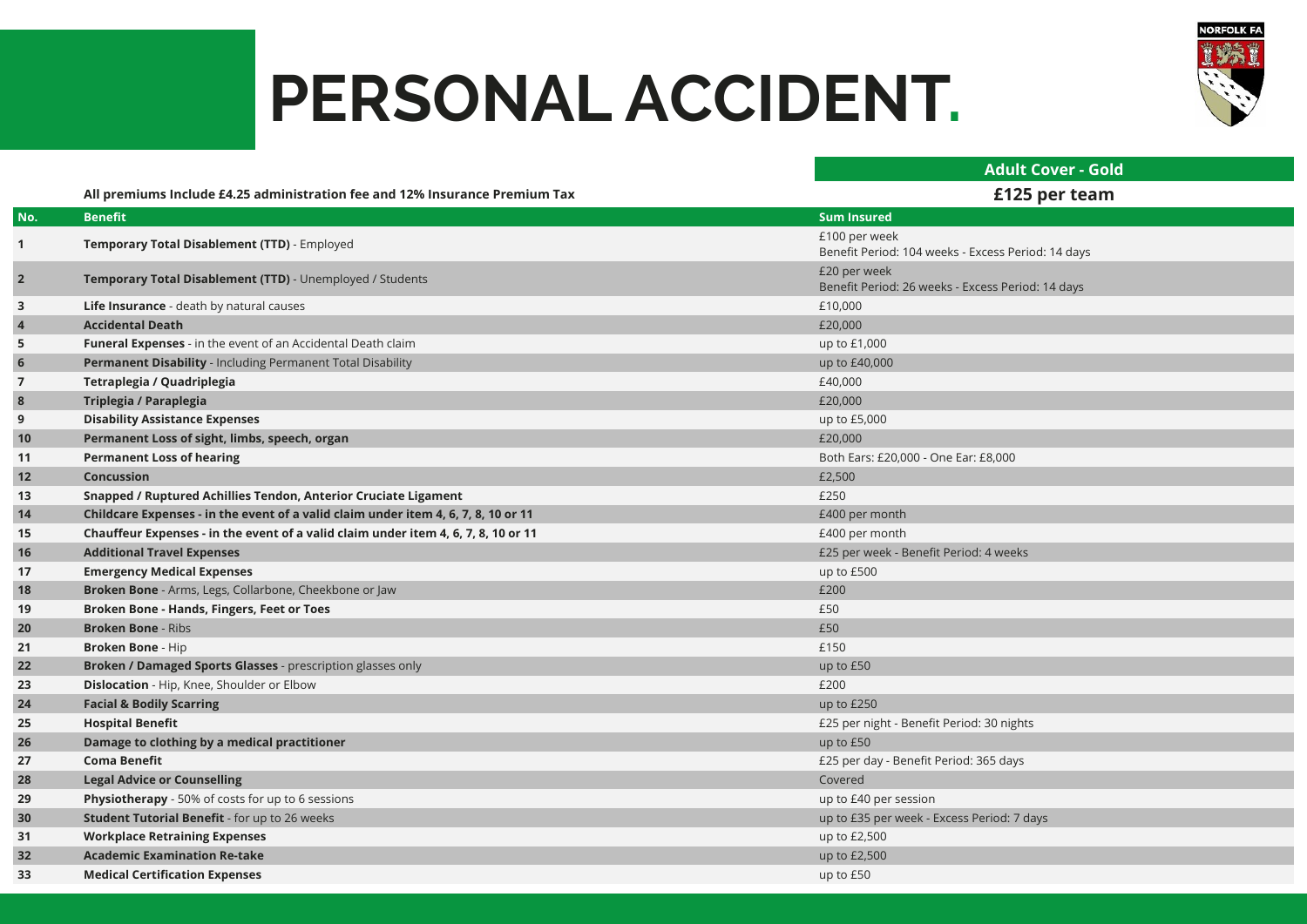# **3.4 PERSONAL ACCIDENT.**



|                |                                                                                      | <b>Youth Cover</b>                                                    |
|----------------|--------------------------------------------------------------------------------------|-----------------------------------------------------------------------|
|                | All premiums Include £4.25 administration fee and 12% Insurance Premium Tax          | £18 per team                                                          |
| No.            | <b>Benefit</b>                                                                       | <b>Sum Insured</b>                                                    |
| 1              | Life Insurance - death by natural causes                                             | £10,000                                                               |
| $\overline{2}$ | <b>Accidental Death</b>                                                              | £10,000                                                               |
| 3              | <b>Permanent Disability</b>                                                          | up to £100,000                                                        |
| $\overline{4}$ | Tetraplegia / Quadriplegia                                                           | £100,000                                                              |
| 5              | Triplegia / Paraplegia                                                               | £50,000                                                               |
| 6              | Loss of sight, limbs, speech                                                         | £100,000                                                              |
| $\overline{7}$ | Loss of hearing - both ears                                                          | £100,000                                                              |
| 8              | Loss of hearing - one ear                                                            | £25,000                                                               |
| 9              | <b>Loss of Internal Organ</b>                                                        | £25,000                                                               |
| 10             | Snapped / Ruptured Achilles Tendon or Anterior Cruciate Ligament - requiring surgery | £250                                                                  |
| 11             | <b>Concussion</b>                                                                    | £10,000                                                               |
| 12             | Broken Bone - Arms, Legs, Collarbone, Cheekbone or Jaw                               | £200                                                                  |
| 13             | Broken Bone - Hands or Feet (including fingers and toes)                             | £75                                                                   |
| 14             | Dislocation - Hip, Knee, Shoulder or Elbow                                           | £250                                                                  |
| 15             | <b>Coma Benefit</b>                                                                  | £30 per day<br>Benefit Period: 365 days                               |
| 16             | Temporary Total Disablement (TTD) - Employed Club Officials Only                     | £200 per month<br>Benefit Period: 52 weeks<br>Excess Period: 14 days  |
| 17             | Home Assistance Benefit - Unemployed Club Officials Only                             | £200 per month<br>Benefit Period: 52 weeks<br>Benefit Period: 14 days |

#### **The above cover is based on the minimum requirement set by The FA, which forms part of Rule 22** - letter dated 13/02/2017.

| l No.          | <b>Benefit</b>                                              | <b>Sum Insured</b>                        |
|----------------|-------------------------------------------------------------|-------------------------------------------|
|                | <b>Hospital Benefit</b>                                     | £25 per night - Benefit Period: 20 nights |
| $\overline{2}$ | <b>Broken Bone - Hip</b>                                    | £150                                      |
|                | <b>Facial &amp; Bodily Scarring</b>                         | up to $£250$                              |
|                | <b>Broken Bone - Ribs</b>                                   | MORE BENEFITS<br>£50                      |
|                | Damage to clothing by a medical practitioner                | up to $£50$                               |
| 6              | <b>Emergency Medical Expenses</b>                           | up to $£500$                              |
|                | Physiotherapy - 50% of costs for up to 6 sessions           | up to £40 per session                     |
| 8              | Broken / Damaged Sports Glasses - prescription glasses only | up to £50                                 |
|                | <b>Emergency Medical Expenses</b>                           | up to $£500$                              |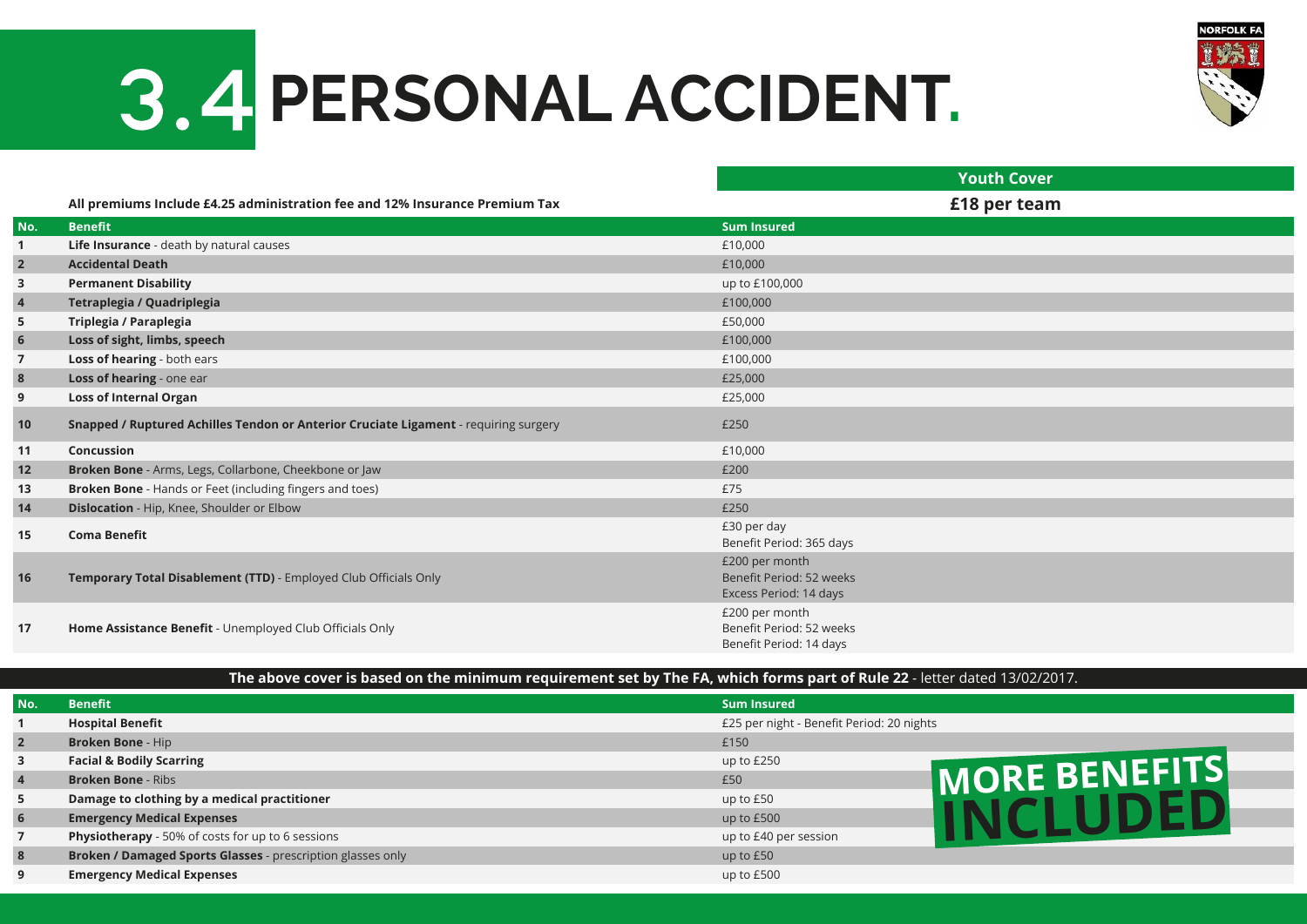# **PUBLIC LIABILITY.**



## **We have been providing public liability insurance since the mid-90's and at present we place our business at Lloyds of London which gives us more freedom to underwrite using our experience and expertise.**

It is of vital importance that all organisations protect themselves against the disastrous consequences of liability for injury or damage arising out of their actions and this includes the actions of all-executive officials, members and volunteers. Such officials and members at all levels could find themselves held personally responsible for court costs and damages awarded where an action has been brought against the club for negligence and it is essential that adequate liability cover is arranged to avoid such consequences. The main features of the policy are summarised below.

|                                   | <b>Public Liability Scheme</b>                                 |
|-----------------------------------|----------------------------------------------------------------|
|                                   | <b>Premium £21 per club</b><br>Including Insurance Premium Tax |
| <b>Benefit</b>                    | <b>Sum Insured</b>                                             |
| <b>Public Liability</b>           | Up to GBP 10,000,000                                           |
| <b>Professional Indemnity</b>     | Up to GBP 10,000,000                                           |
| <b>Player Legal Defence Costs</b> | Up to GBP 250,000                                              |
| <b>Employers Liability</b>        | Up to GBP 10,000,000                                           |



### **INTRODUCTION**

We are proud to be working with our newly appointed lead underwriter for our sports public liability products. We have achieved "Accredited Broker" status and we will continue to make sure we meet your sports public liability insurance expectations.